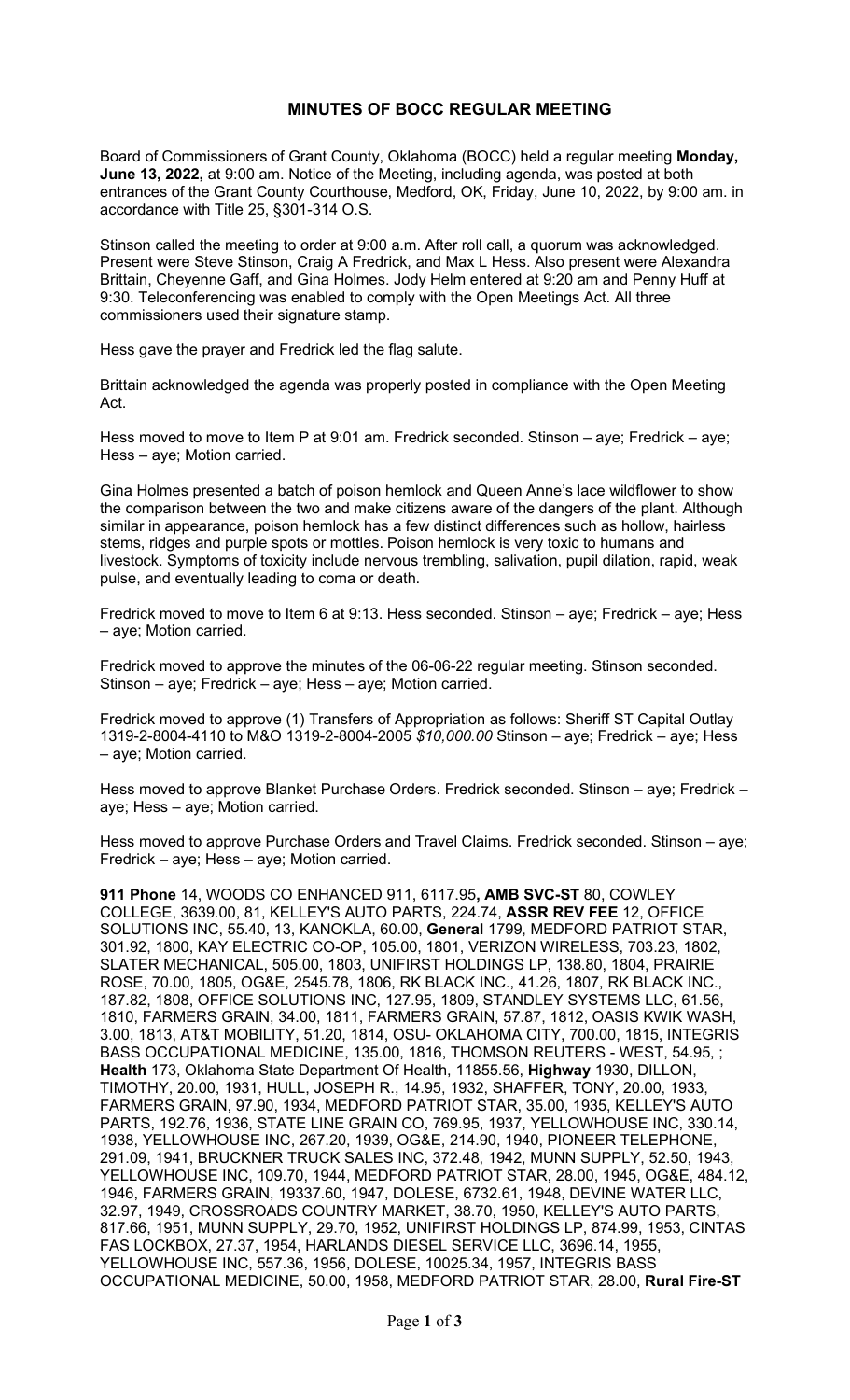220, OG&E, 138.16, 221, MUNN SUPPLY, 69.30, 222, MILLER EMS LLC, 1249.00, 223, KELLEY'S AUTO PARTS, 156.81, 224, FARMERS GRAIN, 476.91, **SH Commissary** 42, OK STATE BANK, 595.96, 43, CINTAS FAS LOCKBOX, 98.18, 44, CROSSROADS COUNTRY MARKET, 190.64, **Sheriff-ST** 43, DELL MARKETING LP, 4550.60, 44, FINISH LINE FLEET DEPT 50, 3731.96, **SH Svc Fee** 210, GREAT SALT PLAINS HEALTH CHEROKEE, 20.00, 211, GREAT SALT PLAINS HEALTH CHEROKEE, 40.00, 212, OG&E, 54.55, 213, KELLEY'S AUTO PARTS, 23.98, 214, CROSSROADS COUNTRY MARKET, 291.50, 215, STATE OF OKLAHOMA, 124.00, 216, AT&T MOBILITY, 44.93, 217, QUILL INC, 191.53, 218, PIONEER TELEPHONE, 93.66, 219, M-PAK INC, 2694.26, 220, STOLZ TELECOM, 193.00, 221, GREAT SALT PLAINS HEALTH, 30.00

Fredrick moved to approve the Court Clerk Rec Mngt & Preservation Report for May 2022 for \$5756.28. Hess seconded. Stinson – aye; Fredrick – aye; Hess – aye; Motion carried.

Hess moved to approve the Monthly Officer's Report- Assessor, County Clerk, Court Clerk, District Attorney, Election Board, Health Dept., Sheriff, & Treasurer for May 2022. Fredrick seconded. Stinson – aye; Fredrick – aye; Hess – aye; Motion carried.

Fredrick moved to acknowledge and approve the May 2022 Jail Report. Hess seconded. Stinson – aye; Fredrick – aye; Hess – aye; Motion carried.

Hess moved to approve Resolution 2022-96 Grant County Health Dept. Annual Contract for FY 22-23. Fredrick seconded. Stinson – aye; Fredrick – aye; Hess – aye; Motion carried.

Hess moved to approve ODOT Claim Form for Pinnacle Consulting Mngt Group, Inc Invoice 1- 52-2-2; Project: Sand Creek J/P 31221(04) for District 1- \$1400.00. Fredrick seconded. Stinson – aye; Fredrick – aye; Hess – aye; Motion carried.

Hess moved to approve the Lease Purchase Renewal Agreement with Community Natl Bank of Okarche for D1 & D3 FY 22-23. Fredrick seconded. Stinson – aye; Fredrick – aye; Hess – aye; Motion carried.

Hess moved to approve Resolution 2022-97 Annual Renewal of ACCO-SIF and Selection of Payment Options for FY 22-23. Fredrick seconded. Stinson – aye; Fredrick – aye; Hess – aye; Motion carried.

Stinson moved to approve 2022-99 Declaration of Surplus of 2015 HP Desktop Computer-MXX5320GN8 for D3. Fredrick seconded. Stinson – aye; Fredrick – aye; Hess – aye; Motion carried.

Stinson moved to approve 2022-100 Resolution of Disposing of Equipment 2015 HP Desktop Computer- MXX5320GN8 for D3- JUNK. Fredrick seconded. Stinson – aye; Fredrick – aye; Hess – aye; Motion carried.

Hess moved to table for tabulation Bid 14-2022 Six Month Materials for 7-01-22 to 12-31-22. Fredrick seconded. Stinson – aye; Fredrick – aye; Hess – aye; Motion carried. The following vendors bid: Dub Ross, Enid Concrete, T&C Asphalt, Yellowhouse, Stewart Stone, Evans Construction, Coastal, Wright, Asphalt & Fuel, Dolese Bros, Vance, Sunbelt, Railroad Yard, Logan County Asphalt, and Cummins Construction.

Fredrick moved to approve the following road crossing permits for Phillips 66 Carrier, LLC: **05- 2022**- District 3, **06-2022**- District 2 and District 3, **07-2022 through 21-2022** – District 2. Stinson seconded. Stinson – aye; Fredrick – aye; Hess – aye; Motion carried.

Fredrick moved for no action on the following items: Contract for Ambulance Services between Miller EMS/City of Pond Creek/Grant Co BOCC; Proper use of County Sales Tax; Proper purchasing procedures; and Proper bid procedures in accordance with OS Statute. Hess seconded. Stinson – aye; Fredrick – aye; Hess – aye; Motion carried. Stinson reported the City of Pond Creek has submitted bid packets to vendors for Ambulance Services in this district. ADA Bowers is working on a Memorandum of Understanding.

The flooding of the Sheriff's office basement is an ongoing issue. The commissioners are working together with the Sheriff's office to get in touch with an engineer to look at possible solutions to move forward.

## No new business

Fredrick reported D2 is back to mowing, finishing rock approaches, and laying shale.